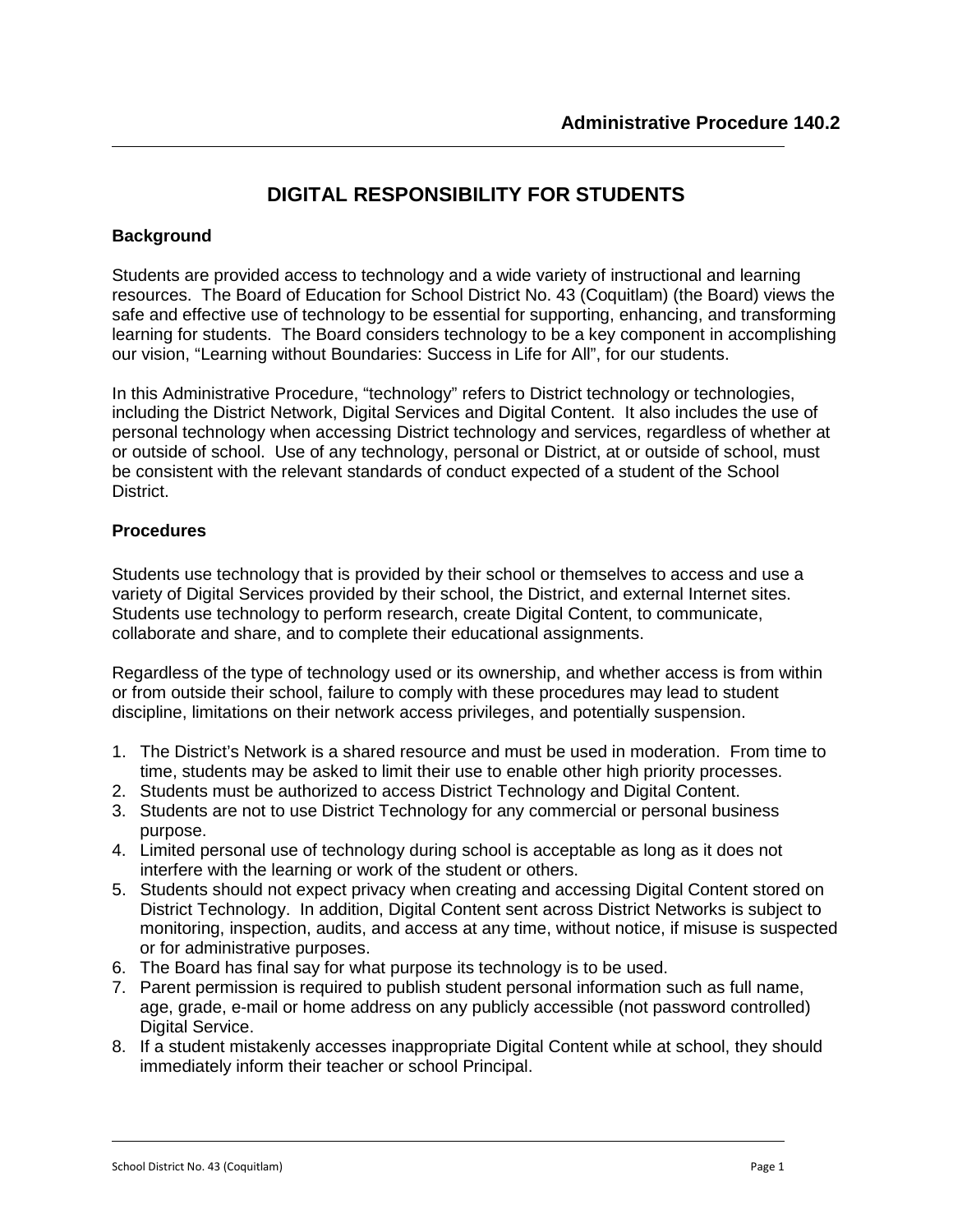# **When using technology students are expected to…**

- 1. represent and conduct themselves in accordance with school codes of conduct and expectations.
- 2. never impersonate, pose as another person, or falsify their identity in any way.
- 3. use a polite and respectful tone in all communications and not use speech or expression that is inappropriate including but not limited to speech or expression which is profane, disrespectful, slanderous, racist, sexist, libelous, insulting, threatening, hateful, discriminatory, harassing or bullying.
- 4. never access or distribute any pornography, offensive, or illegal material.
- 5. ensure that all Software and Digital Content installed and accessed is authorized and appropriately licensed.
- 6. use District Technology resources in moderation and in consideration of the needs of others.
- 7. ensure that student owned technology is protected from computer viruses, Trojan programs, or other malware infections of all types.
- 8. maintain and respect the security, privacy, and integrity of Digital Content deemed by their school to be personal, confidential, or protected and not copy, access, or circulate this material without authorization.
- 9. protect the identity, privacy, and safety of themselves, staff, and other students.
- 10. not take or share pictures, or record or share videos of others without permission (required from parents for persons younger than 19).
- 11. never agree to meet with a contact they have only met through using technology.
- 12. never attempt to vandalize District Technology or harm or destroy the Digital Content of other persons, the District, or any agencies or other Networks that are connected to the Internet.

## **When using District Electronic Mail (email) services, students are expected to…**

- 1. not forward or print messages received to other users if specifically stated in the message not to unless necessary appropriate conduct or to protect the health or safety of any person.
- 2. never send solicitation messages for the intent to provide or sell a product or service.
- 3. never send messages considered to be inappropriate, junk mail, spam, chain e-mail, or a pyramid scheme.

## **When using Social Networking, Collaboration, Blogging, Media sharing tools, in relation to their role, students are expected to…**

- 1. use appropriate and respectful User Profile pictures, descriptions, and other information to represent themselves and others.
- 2. never identify their age, phone number, or home address in User Profiles or in communications or content created using Digital Services.

## **When using District authorized Network Accounts, students are expected to…**

- 1. be personally responsible for all activity that occurs within their Network Account.
- 2. keep their passwords private and out of view of others and never share their passwords with another person other than their parent.
- 3. logoff or password lock their Computer or Mobile Device when not actively using it.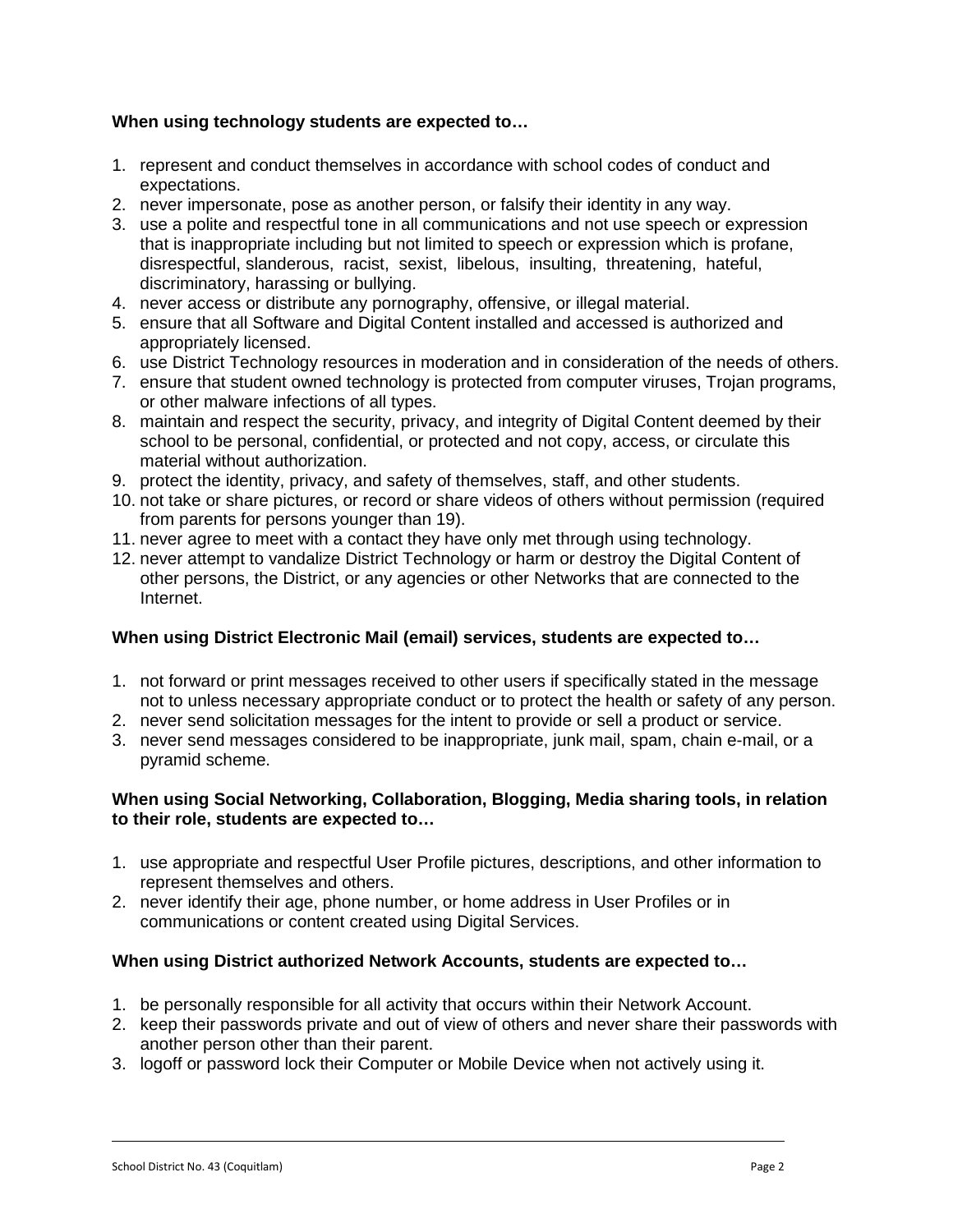# **Role and Responsibility of Staff Supporting Students**

(NOTE: this section also included in AP 140.1)

Principals, teachers and educational support staff are responsible for monitoring and supervising the work and conduct of students including authorizing, overseeing, and ensuring their students' responsible use of technology and Digital Content. The following are examples of specific responsibilities of staff:

- 1. Ensure that students and parents read, understand, and comply with this Administrative Procedure, and accept their responsibilities, and that parents have provided permission before their child is given access to District Technology and Digital Content.
- 2. Ensure that student use of Digital Services complies with stated Terms of Use requirements unless parents have agreed to exceptions such as overriding age restrictions.
- 3. Ensure that informed consent in writing is obtained from parents where use of Digital Services involves the provision or storage of personally identifiable information about students (i.e., marks or other personal data, age, last name, phone number, address) in a Digital Service that stores data outside of Canada as defined in section 30.1 of the BC *Freedom of Information and Protection of Privacy Act.*
- 4. Ensure that parents have provided permission for their child before texts, pictures, videos, or audio recordings of students or their work are published on Digital Services.
- 5. Model responsible use of technology and Digital Content.
- 6. Address online behavior that is harmful, unsafe and/or inappropriate using established student discipline procedures.

## **Role and Responsibility of Parents**

As part of supporting their child's school experience, parents are expected to:

- 1. Understand your child's responsibilities for using District technology.
- 2. Be aware of the activities of your child when using technology away from school.
- 3. Engage with your child in discussions around the appropriate use of technology at school and in the community.
- 4. Model expected behaviors when using technology within the school community.

## **Definitions and Glossary**

**Blog:** a type of Digital Service for writing and posting articles or other Digital Content for the purpose of sharing and conversing with others; includes the ability to create a User Profile

**Computer:** a machine, typically in the form of a desktop, laptop, Network, tablet, or slate used by people to create, input, access, view, and share Digital Content

**Digital Service:** Network service such as interactive websites, electronic mail, online database, filing system, student information system, business information system, wiki, blog, discussion board, bookmarking and tagging, presentation sites, Digital Content storage, etc.

**Digital Content:** any data or files stored on or accessed with Computers and Mobile Devices